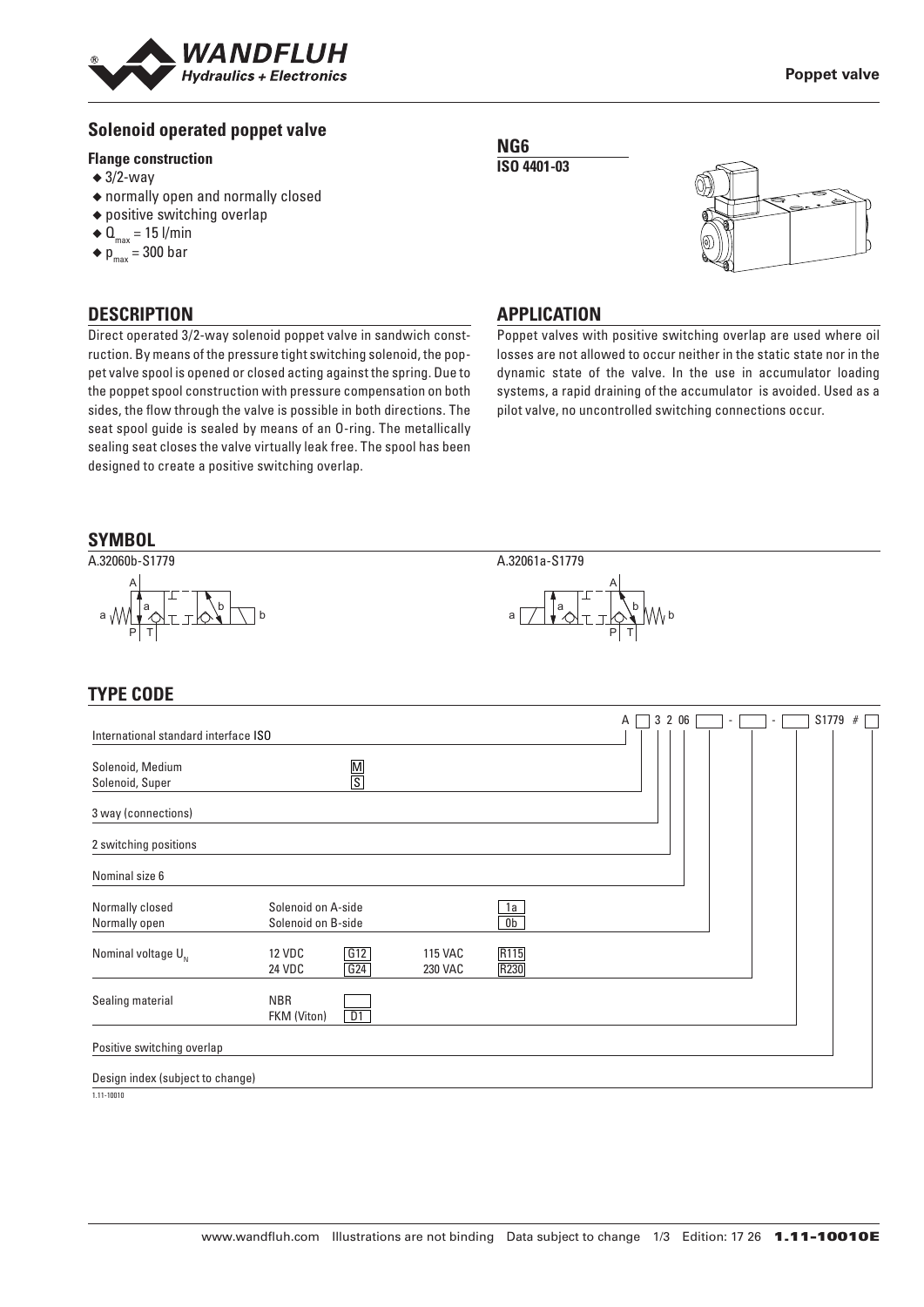

# **GENERAL SPECIFICATIONS**

| Designation         | 3/2-way poppet valve                   |  |  |
|---------------------|----------------------------------------|--|--|
| Construction        | Direct operated                        |  |  |
| Mounting            | Flange construction                    |  |  |
| Nominal size        | NG6 according to ISO 4401-03           |  |  |
| Actuation           | Switching solenoid                     |  |  |
| Ambient temperature | $-25+70$ °C (NBR)<br>$-20+70$ °C (FKM) |  |  |
| Weight              | 1,8 kg                                 |  |  |
| <b>MTTFd</b>        | 150 years                              |  |  |

# **ACTUATION**

| Actuation  | Switching solenoid, wet pin push type,<br>pressure tight                  |
|------------|---------------------------------------------------------------------------|
| Execution  | Medium: SIN45V (Data sheet 1.1-120)<br>Super: SIS45V (Data sheet 1.1-125) |
| Connection | Connector socket EN 175301 - 803                                          |

# **ELECTRICAL SPECIFICATIONS**

| <b>Protection class</b>     | IP65                                                                                                   |
|-----------------------------|--------------------------------------------------------------------------------------------------------|
| Relative duty factor        | 100 % DF                                                                                               |
| Switching frequency         | 15'000 / h                                                                                             |
| Service life time           | 10 <sup>7</sup> (number of switching cycles,<br>theoretically)                                         |
| Voltage tolerance           | $\pm$ 10 % with regard to nominal voltage                                                              |
| Standard nominal<br>voltage | 12 VDC, 24VDC, 115 VAC, 230 VAC<br>$AC = 50$ to 60 Hz, rectifier integrated in<br>the connector socket |
|                             |                                                                                                        |

**Note!** Other electrical specifications see data sheet 1.1-120 (Medium) and 1.1-125 (Super)

# **HYDRAULIC SPECIFICATIONS**

| Working pressure            | Medium:<br>$p_{max}$ = 160 bar<br>Super:<br>$p_{max}$ = 300 bar            |
|-----------------------------|----------------------------------------------------------------------------|
| Maximum volume flow         | $Q_{\text{max}} = 15$ l/min, see characteristic                            |
| Volume flow direction       | Any                                                                        |
| Leakage oil                 | Seat tight, max. 0,05 ml / min (approx. 1<br>$drop / min)$ at 30 $cSt$     |
| Fluid                       | Mineral oil, other fluid on request                                        |
| <b>Viscosity range</b>      | 12 mm <sup>2</sup> /s320 mm <sup>2</sup> /s                                |
| Temperature range<br>fluid  | $-20+70$ °C                                                                |
| Contamination<br>efficiency | Class 20 / 18 / 14                                                         |
| <b>Filtration</b>           | Required filtration grade $\beta$ 1016 $\geq$ 75,<br>see data sheet 1.0-50 |

## **PERFORMANCE SPECIFICATIONS**

| Oil viscosity $v = 30$ mm <sup>2</sup> /s |                                          |    |    |    |                 |  |
|-------------------------------------------|------------------------------------------|----|----|----|-----------------|--|
| $\Delta p = f(Q)$                         | Pressure drop volume flow characteristic |    |    |    |                 |  |
| p [bar]<br>K1129<br>12                    |                                          |    |    |    |                 |  |
| 8                                         |                                          |    |    |    |                 |  |
| $\overline{4}$                            |                                          |    |    |    |                 |  |
| 0                                         | 5                                        | 10 | 15 | 20 | $Q$ [ $l/min$ ] |  |

#### **VALVES INSTALLED**

The central functioning element is the poppet valve cartridge NG6, data sheet 1.11-2030.